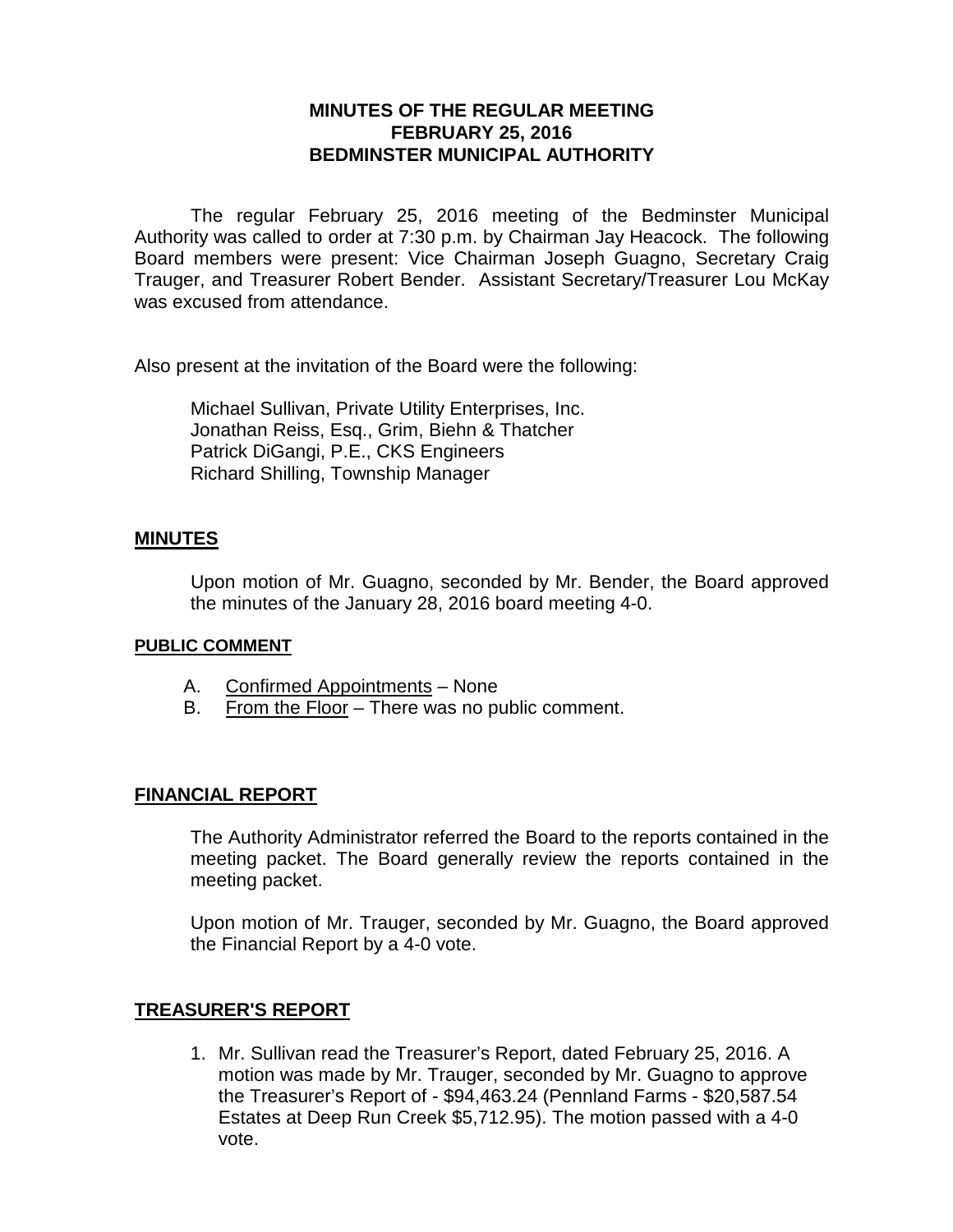## **SOLICITOR'S REPORT**

### **Authority Business**

Mr. Reiss referred the Board to his written report. The Authority Solicitor presented the following Resolution for the Board's consideration:

Contractors Agreement **-** Upon motion of Mr. Guagno, seconded by Mr. Trauger, the Board approved the Contractors Agreement between MGK Industries and Bedminster Water and Sewer Group LP by a 4-0 vote.

Mr. Reiss had a brief discussion with the Board regarding correspondence received from Hilltown Water & Sewer Authority and the potential of a Water interconnection between Hilltown Water and Sewer Authority and Bedminster Authority. Staff will obtain additional information regarding the potential interconnection.

#### **Developments** –

The Authority Solicitor briefly updated the Board on the Weis Market and Cliffside Manor Phase 2 projects.

### **ENGINEER'S REPORT**

#### **Authority Projects**

The Authority's Engineer generally reviewed the projects within the written engineering report with the Board.

#### **Developments**

Mr. DiGangi reviewed his written report with the Board including the Elephant Road wastewater treatment plant upgrades, the Stonebridge I&I project, the Chapter 94 Reports as well as several other ongoing Authority projects.

Stonebridge Sewer Main Replacement/ I&I Sewer Project – Mr. DiGangi reviewed the contract Bid results with the Board. Upon motion of Mr. Bender, seconded by Mr. Guagno, the Board approved the award of the bid for the Stonebridge Sanitary Sewer Project contract to the low bidder, Jaoa & Bradley Construction, Inc. in the amount of \$1,440,812 by a 4-0 vote.

Mr. DiGangi and Mr. Sullivan discussed with the Board the potential of eliminating the Deep Run Plant and redistributing the flow to the Elephant Road Plant. Upon motion of Mr. Bender, seconded by Mr. Trauger, the Board authorized the Authority Engineer to provide a cost benefit analysis study related to the elimination of the Elephant Road plant by a 4-0 vote.